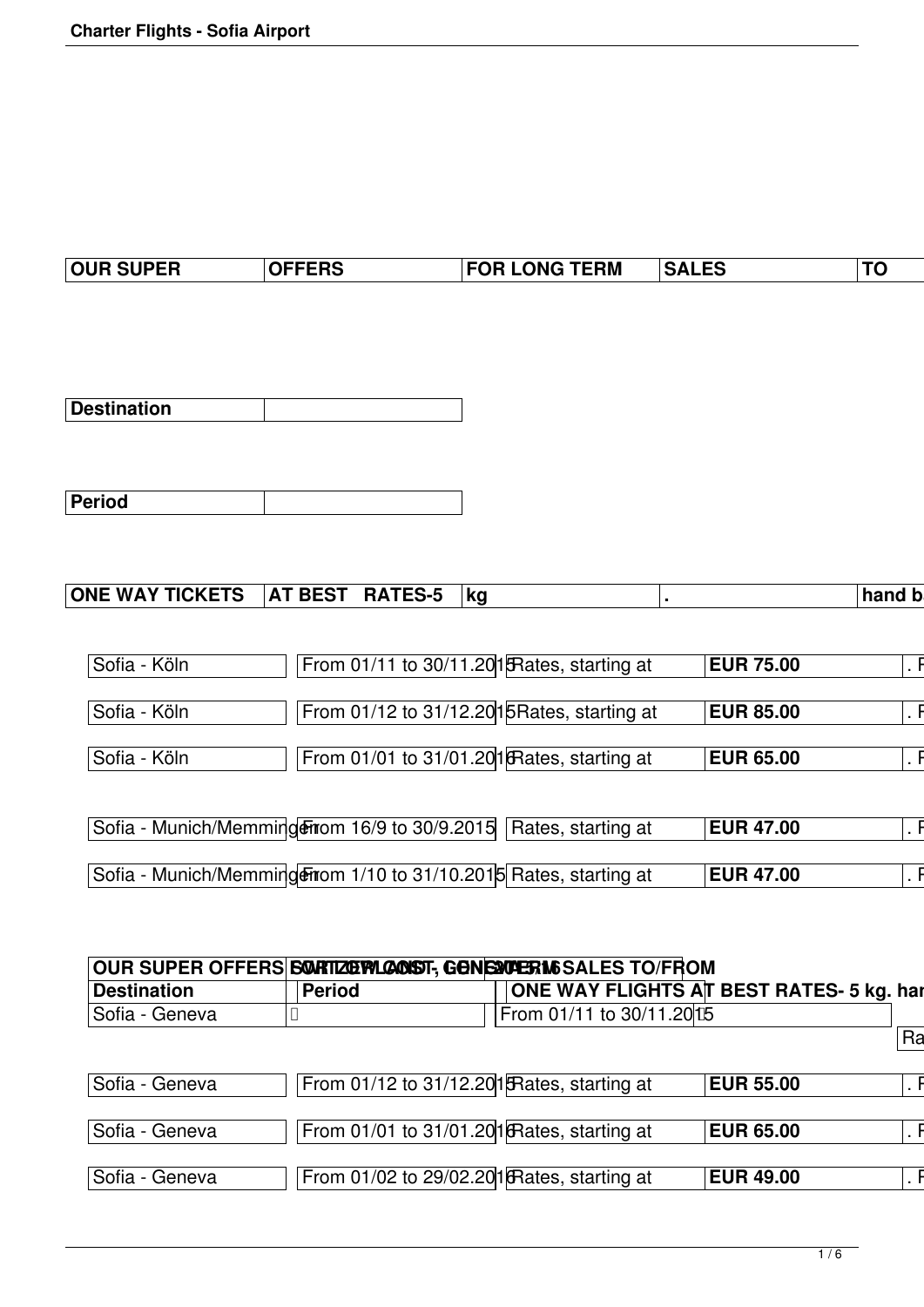| Sofia - Geneva              | From 01/03 to 31/03.201 $R$ ates, starting at  | <b>EUR 65.00</b> |  |
|-----------------------------|------------------------------------------------|------------------|--|
|                             |                                                |                  |  |
| <sup>I</sup> Geneva - Sofia | From 01/11 to 30/11.201 Frates, starting at    | <b>EUR 64.00</b> |  |
| Geneva - Sofia              | From $01/12$ to $31/12.201$ Rates, starting at | <b>EUR 73.00</b> |  |
| Geneva - Sofia              | From 01/01 to 31/01.201 Rates, starting at     | <b>EUR 64.00</b> |  |

| <b>FOR LONG TERM</b><br><b>SALES</b><br>cdc<br>. ENƏ | <b>TO/FRO</b> |
|------------------------------------------------------|---------------|
|------------------------------------------------------|---------------|

**Destination**

**Period**

| Köln - Sofia                                                      | From 01/11 to 30/11.201 FRates, starting at | <b>EUR 70.00</b> |  |
|-------------------------------------------------------------------|---------------------------------------------|------------------|--|
| Köln - Sofia                                                      | From 01/12 to 31/12.201 Rates, starting at  | <b>EUR 90.00</b> |  |
|                                                                   |                                             |                  |  |
| Köln - Sofia                                                      | From 01/01 to 31/01.201 Rates, starting at  | <b>EUR 60.00</b> |  |
|                                                                   |                                             |                  |  |
| Munich/Memmingen - Soffraom 16/9 to 30/9.2015 Rates, starting at  |                                             | EUR 47.00        |  |
| Munich/Memmingen - Soffraom 1/10 to 31/10.2015 Rates, starting at |                                             | <b>EUR 47.00</b> |  |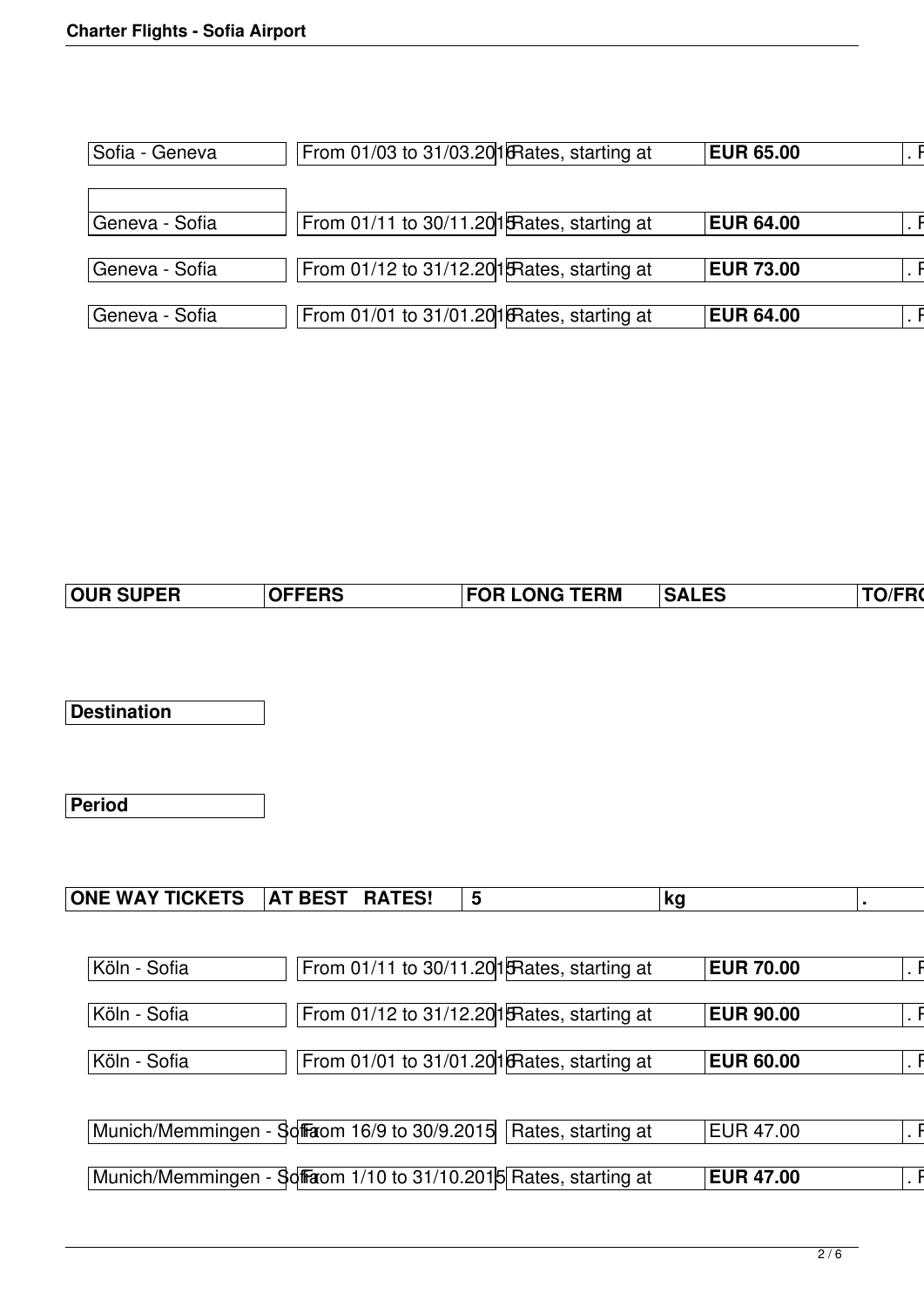## **OUR OFFERS FOR CHARTER FLIGHTS OM GERMANY | TO BULGARIA** | /

**Destination**

**Period**

| <b>RATES</b><br><b>ATTRACTIVE</b> |  |  |  |  |  |  |  |  |  | <b>MOST</b><br>www. |  |  |  |  |  |  |  |  |  |  |  |  |  |  |  |
|-----------------------------------|--|--|--|--|--|--|--|--|--|---------------------|--|--|--|--|--|--|--|--|--|--|--|--|--|--|--|
|-----------------------------------|--|--|--|--|--|--|--|--|--|---------------------|--|--|--|--|--|--|--|--|--|--|--|--|--|--|--|

| Hamburg |  |  | Sofia - Hamburg |
|---------|--|--|-----------------|
|---------|--|--|-----------------|

| ----<br>⊢rom | $\mathbf{u}$ | τc | ,,,, |  |
|--------------|--------------|----|------|--|
|--------------|--------------|----|------|--|

**Oct.**

**Nov.**

**Dec.**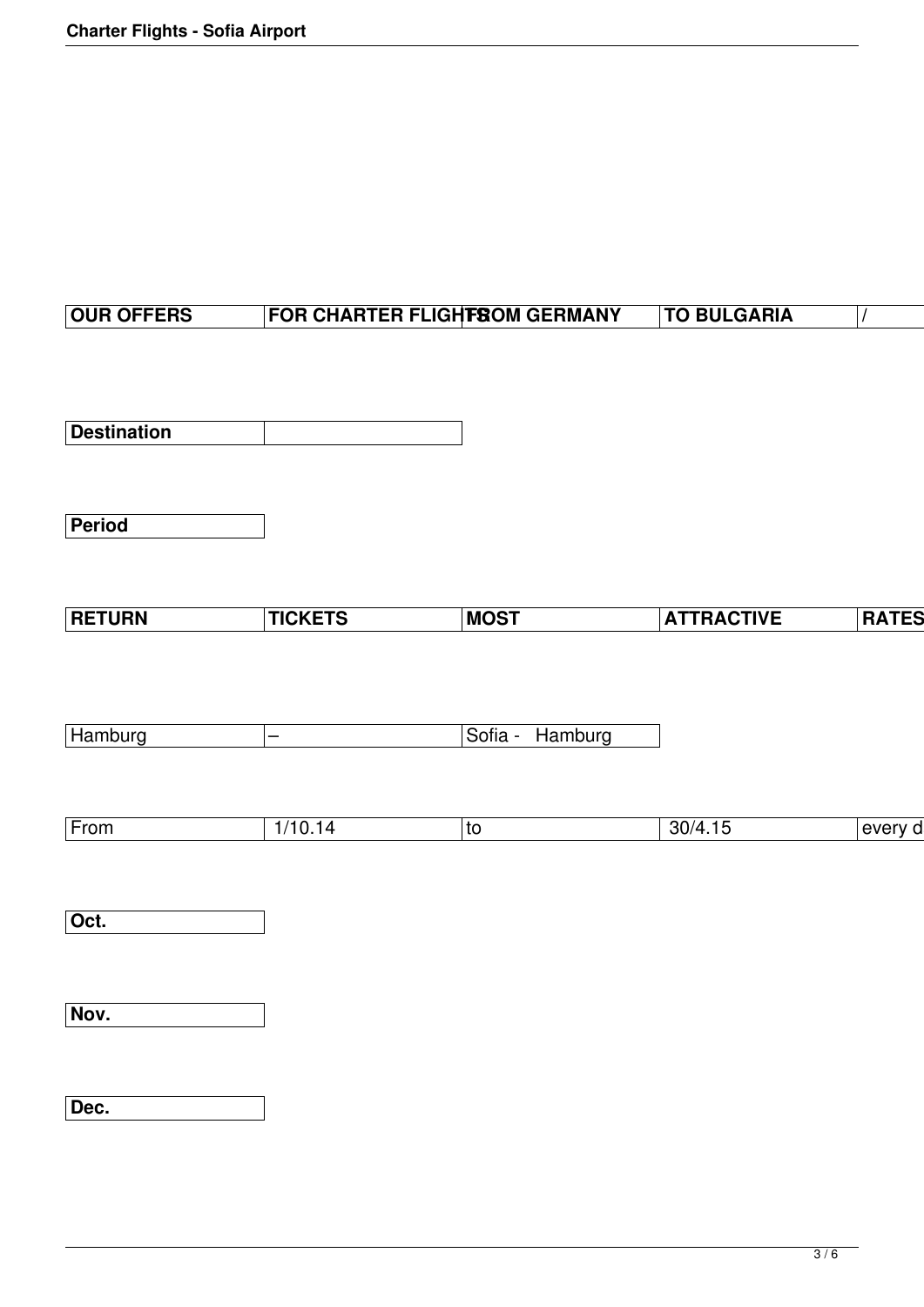| $\overline{Jan}$ . |    |  |
|--------------------|----|--|
| Feb.               |    |  |
| $M$ a              | r. |  |
| Apr                | ×, |  |
| 345                |    |  |
| 299                |    |  |
| $\overline{281}$   |    |  |
| 265                |    |  |
| $\overline{251}$   |    |  |
| $\overline{251}$   |    |  |

**281**